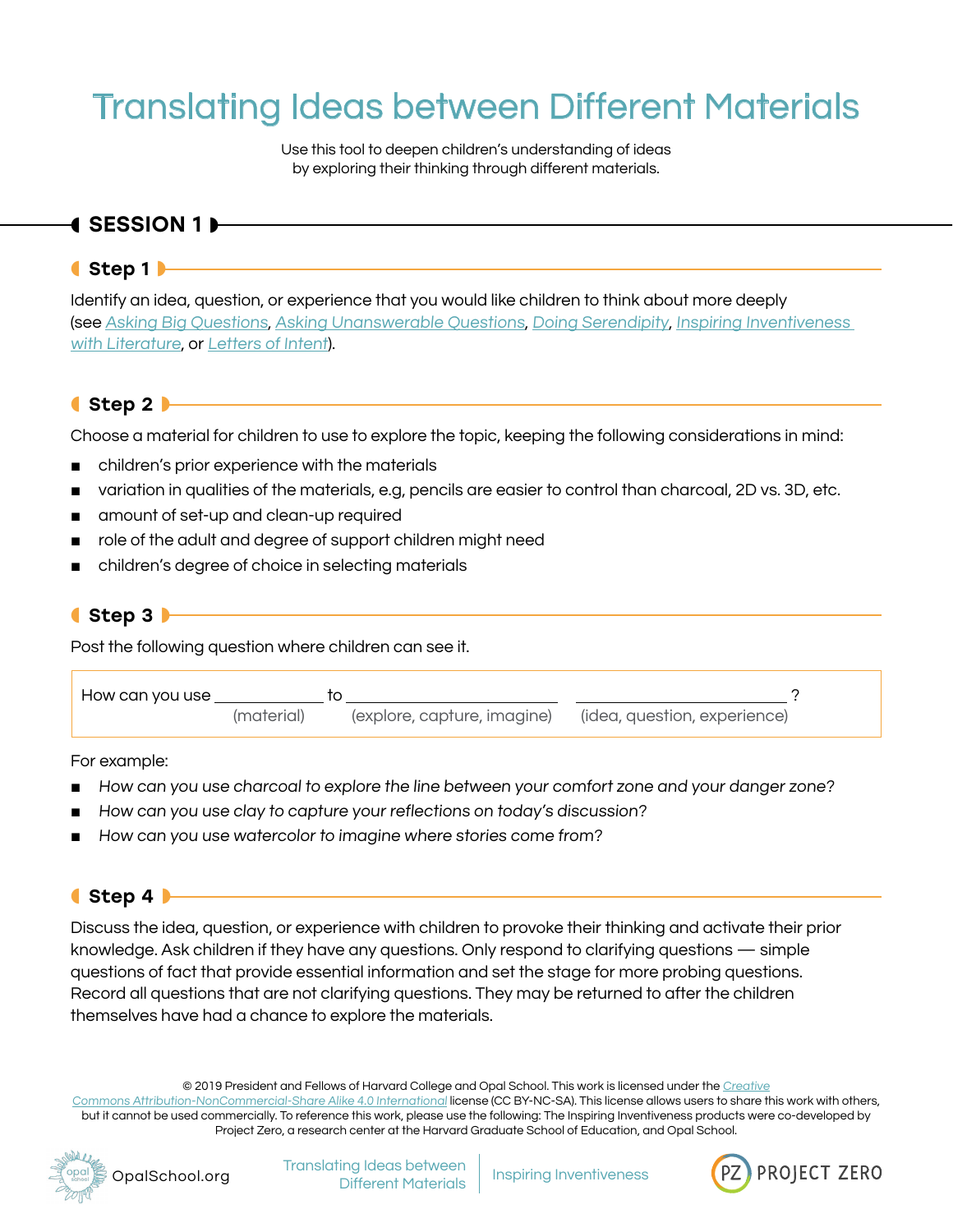## <span id="page-1-0"></span>● Step 5

Introduce the material for exploration, including the time frame and how to use and care for the material. Invite children to share tips with the group about how the material works.

## ◖Step 6◗

Ask children to explore the material individually or in small groups. You might play music, ask for silence, or invite children to use "studio talk" (i.e., limiting talk to a focus on the work at hand).

## ◖Step 7◗

Ask children to reflect on their experience. This can take the form of a discussion, a [Gallery Walk](https://opalschool.org/wp-content/uploads/2016/10/Gallery-Walk.pdf ), Artist [Statements](https://opalschool.org/wp-content/uploads/2016/10/Artist-statements.pdf ), or a turn-and-talk.

# $\bullet$  SESSION 2  $\rightarrow$

#### ◖Step 8◗

Invite children to explore the same idea, question, or experience with a different material.

#### ◖Step 9◗

Ask children to reflect on their experience working with the materials. For example,

- What did you notice? What did you wonder?
- What did you learn about the original question?
- How did using different materials help to deepen or extend your thinking?
- Compare the qualities of the materials you used. What are their gifts? Their limitations?
- Share overheard comments or questions that might inspire or provoke the thinking of the group.

For video examples and reflections on practices that inspire inventiveness, become an Opal School Online Sustaining Member at [learning.opalschool.org.](http://learning.opalschool.org)